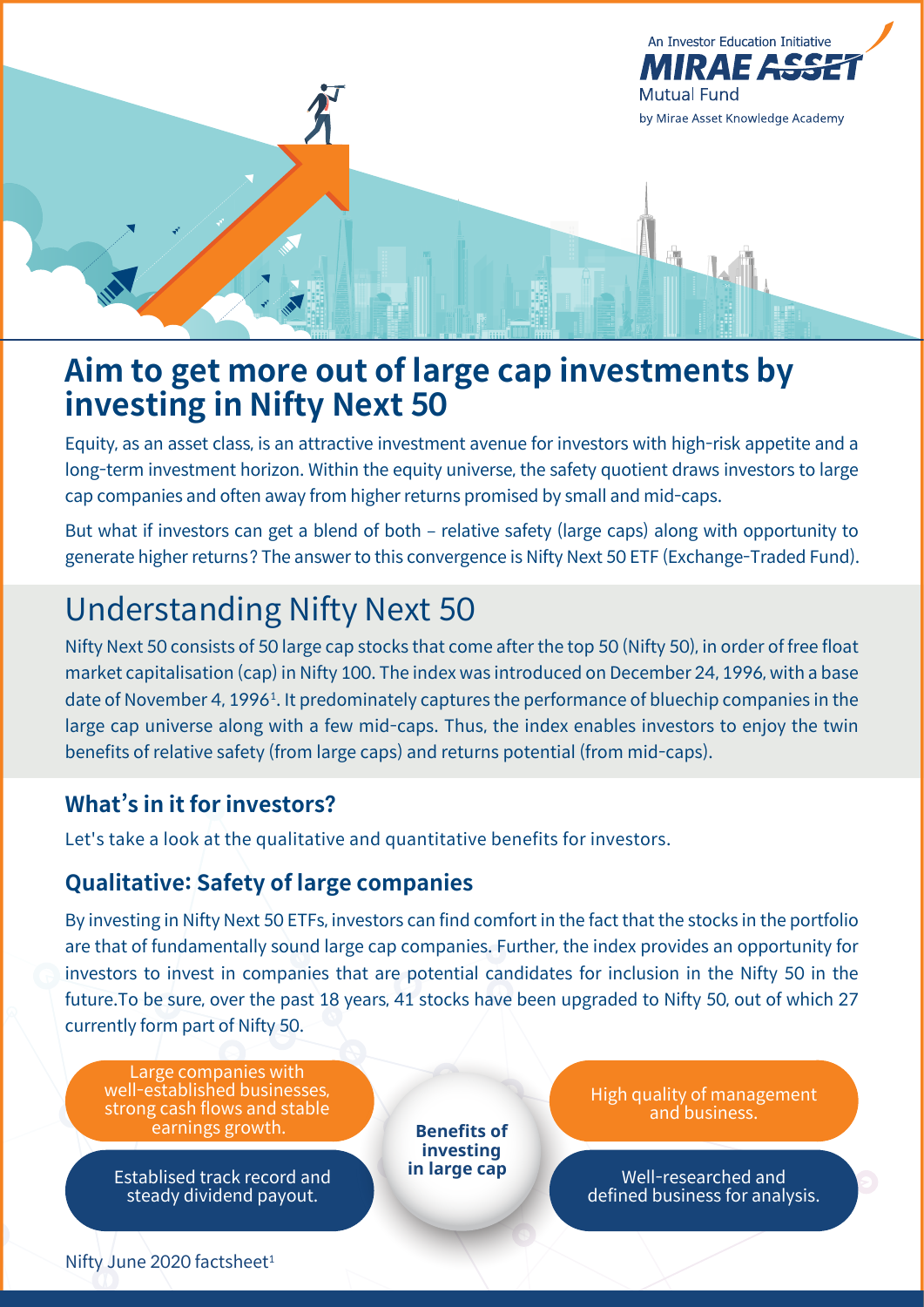

# **Diversified portfolio**

Also, Nifty Next 50 is a well-diversified index as compared to Nifty 50.

# Index composition of Nifty Next 50 and Nifty 50



#### Source: Nifty Next 50 and Nifty factsheet

**In fact, the sectoral composition of the Nifty Next 50 is less skewed and the top sectors include consumer goods and pharmaceuticals, which are more defensive in nature - a key consideration in these volatile times, owing to the Covid-19 pandemic. In comparison, sector weightages of the large cap funds are in line with the Nifty 50, and, hence, the portfolio is skewed towards sectors such as financial services, information technology (IT) and energy, which have registered sharp volatility because of the demand destruction brought on by the pandemic.**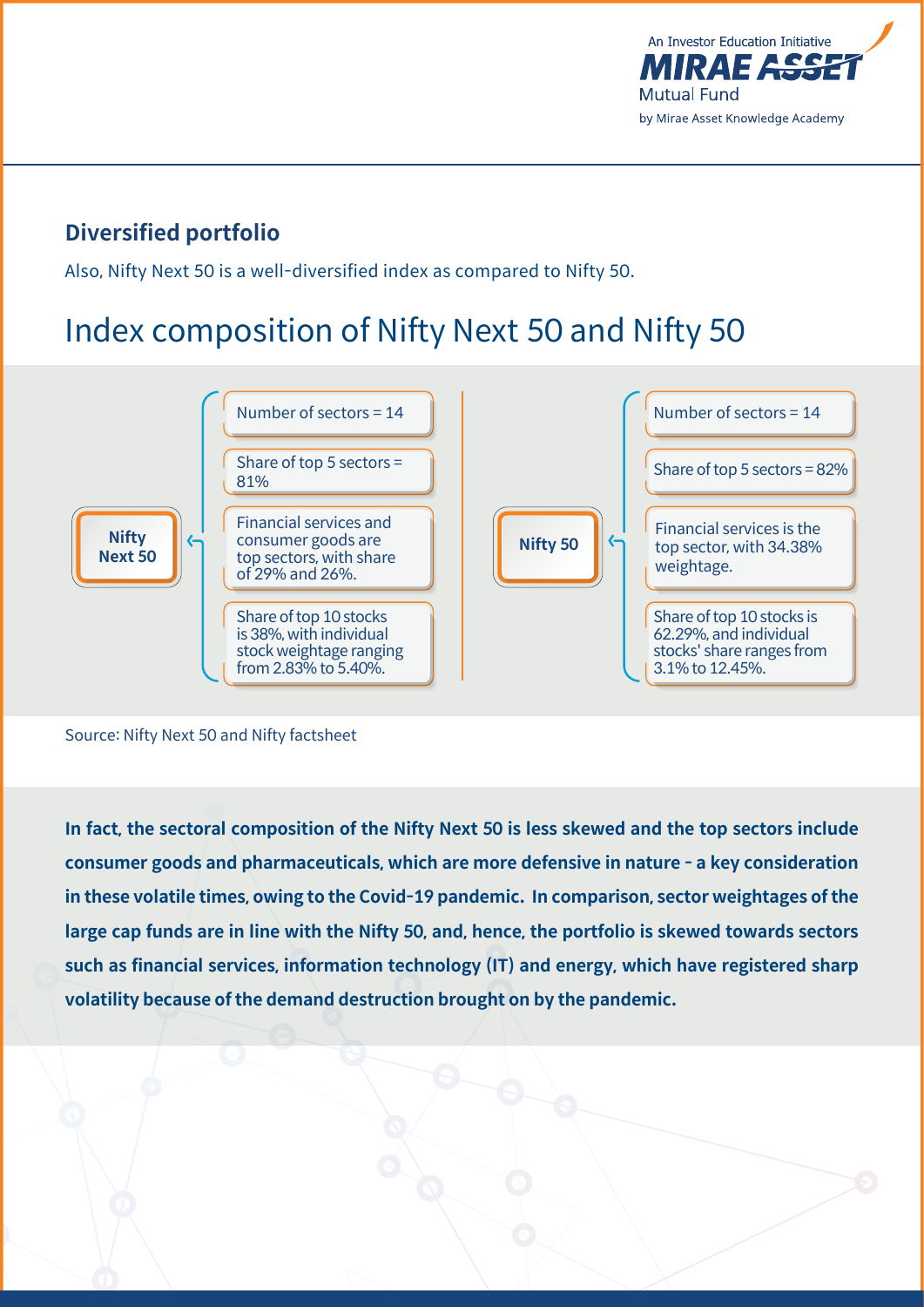

# Sector weightage

### **Chart 3: Nifty next 50 Chart 4: Nifty 50**

| <b>Nifty Next 50</b>              | <b>Sector Weightage</b> |  |  |
|-----------------------------------|-------------------------|--|--|
| <b>Financial services</b>         | 28.50%                  |  |  |
| <b>Consumer goods</b>             | 25.58%                  |  |  |
| <b>Pharma</b>                     | 16.09%                  |  |  |
| <b>Oil and gas</b>                | 6.90%                   |  |  |
| IΤ                                | 3.51%                   |  |  |
| <b>Cement and cement products</b> | 3.45%                   |  |  |
| <b>Automobile</b>                 | 2.86%                   |  |  |
| <b>Services</b>                   | 2.84%                   |  |  |
| <b>Chemicals</b>                  | 2.83%                   |  |  |
| <b>Metals</b>                     | 1.68%                   |  |  |
| <b>Power</b>                      | 1.65%                   |  |  |
| <b>Textiles</b>                   | 1.56%                   |  |  |
| <b>Industrial manufacturing</b>   | 1.32%                   |  |  |
| <b>Construction</b>               | 1.24%                   |  |  |
| <b>Total</b>                      | 100%                    |  |  |

| Nifty 50                          | <b>Sector Weightage</b> |  |  |
|-----------------------------------|-------------------------|--|--|
| <b>Financial services</b>         | 34.38%                  |  |  |
| Oil and gas                       | 14.76%                  |  |  |
| IΤ                                | 14.17%                  |  |  |
| <b>Consumer goods</b>             | 13.46%                  |  |  |
| <b>Automobile</b>                 | 5.52%                   |  |  |
| <b>Telecom</b>                    | 3.53%                   |  |  |
| <b>Pharma</b>                     | 3.03%                   |  |  |
| <b>Construction</b>               | 2.66%                   |  |  |
| <b>Metals</b>                     | 2.58%                   |  |  |
| <b>Cement and cement products</b> | 2.31%                   |  |  |
| <b>Power</b>                      | 2.10%                   |  |  |
| <b>Services</b>                   | 0.60%                   |  |  |
| <b>Fertilisers and pesticides</b> | 0.54%                   |  |  |
| <b>Media and entertainment</b>    | 0.36%                   |  |  |
| <b>Total</b>                      | 100%                    |  |  |

Source: NSE, Nifty Next 50 and Nifty 50 June 2020 factsheet. Industry wise classification as recommended by AMFI.

### **Quantitative: Appealing performance**

Here's a look at some numbers: CRISIL analysed and compared the returns of Nifty Next 50 with Nifty 50 and Nifty Midcap 100 to showcase its performance compared with both benchmarks. To corroborate, we also did a rolling returns analysis compared with point-to-point returns to showcase the performance at any point in time since the turn of the millennium. And, the numbers don't lie. The Nifty Next 50 has outperformed the Nifty 50 across all time frames analysed, as per the rolling returns analysis. Nifty Next 50 has also outperformed Nifty Midcap 100 over the long term - 10 and 15 years while maintaining its performance in line with Nifty Midcap 100 index over one, three and five years.



### **Chart 1: Rolling returns analysis of Nifty Next 50 vis-à-vis Nifty 50 and Nifty Midcap 100**

#### Notes:

1) Daily average rolling return period of analysis - January 1, 2001 to June 30, 2020. 2) Returns above one year are annualised, otherwise absolute. Source: CRISIL Research Past performance may or may not be sustained in future.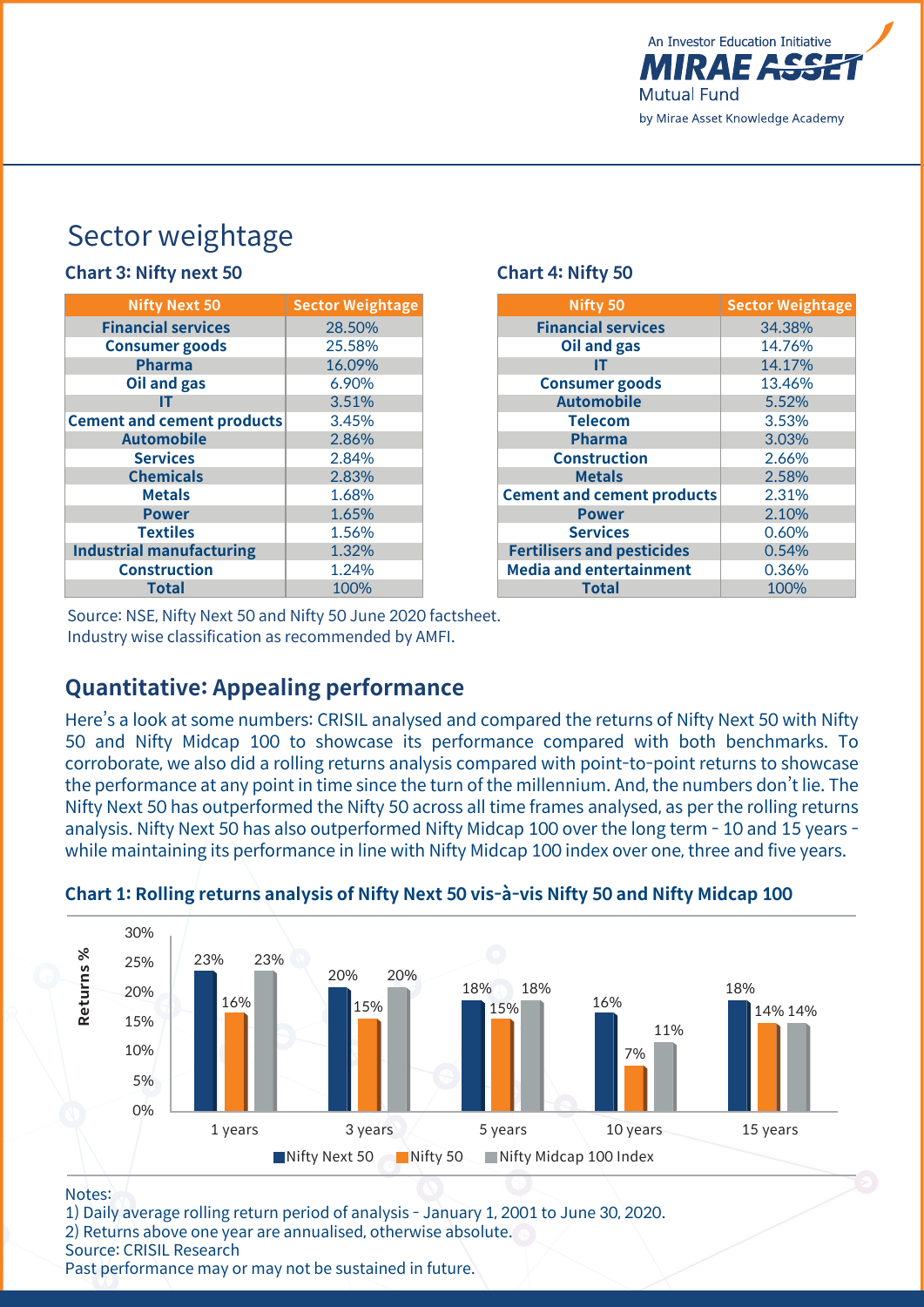

# **Market phase and volatility put Nifty Next 50 between Nifty 50 and mid-caps**

As stocks in the underlying Nifty Next 50 fall between Nifty 50 and mid-caps, volatility associated with the index also lies between these two indices. Analysis shows that in terms of volatility (measured by standard deviation), Nifty Next 50 is more volatile than Nifty 50 but less than Nifty Midcap 100 across three, five and ten years and slightly more volatile over one year and fifteen years. However, investment over the long term tends to reduce volatility.



#### **Chart 2: Volatility of Nifty Next 50 vis-à-vis Nifty 50 and Nifty Midcap 100**

#### Notes:

1) Volatility is represented by standard deviation. 2) Time period of analysis is January 1, 2001 to June 30, 2020. Source: CRISIL Research

Further, market phase analysis reveals that Nifty Next 50 (-9%) has fallen less than the Nifty 50 (-15%) and Nifty Midcap 100 (-14%) in the recent Covid-19-induced market volatility. Historically, though, the Nifty Next 50 has fallen more than the Nifty 50 in bear phases (2008 subprime and 2011 eurozone crises). But, during bull phases, the Nifty Next 50 has performed better vis-à-vis Nifty 50, as evident during the post subprime and eurozone crises. Meanwhile, its performance vis-à-vis Nifty Midcap 100 has been mixed during bull and bear phases.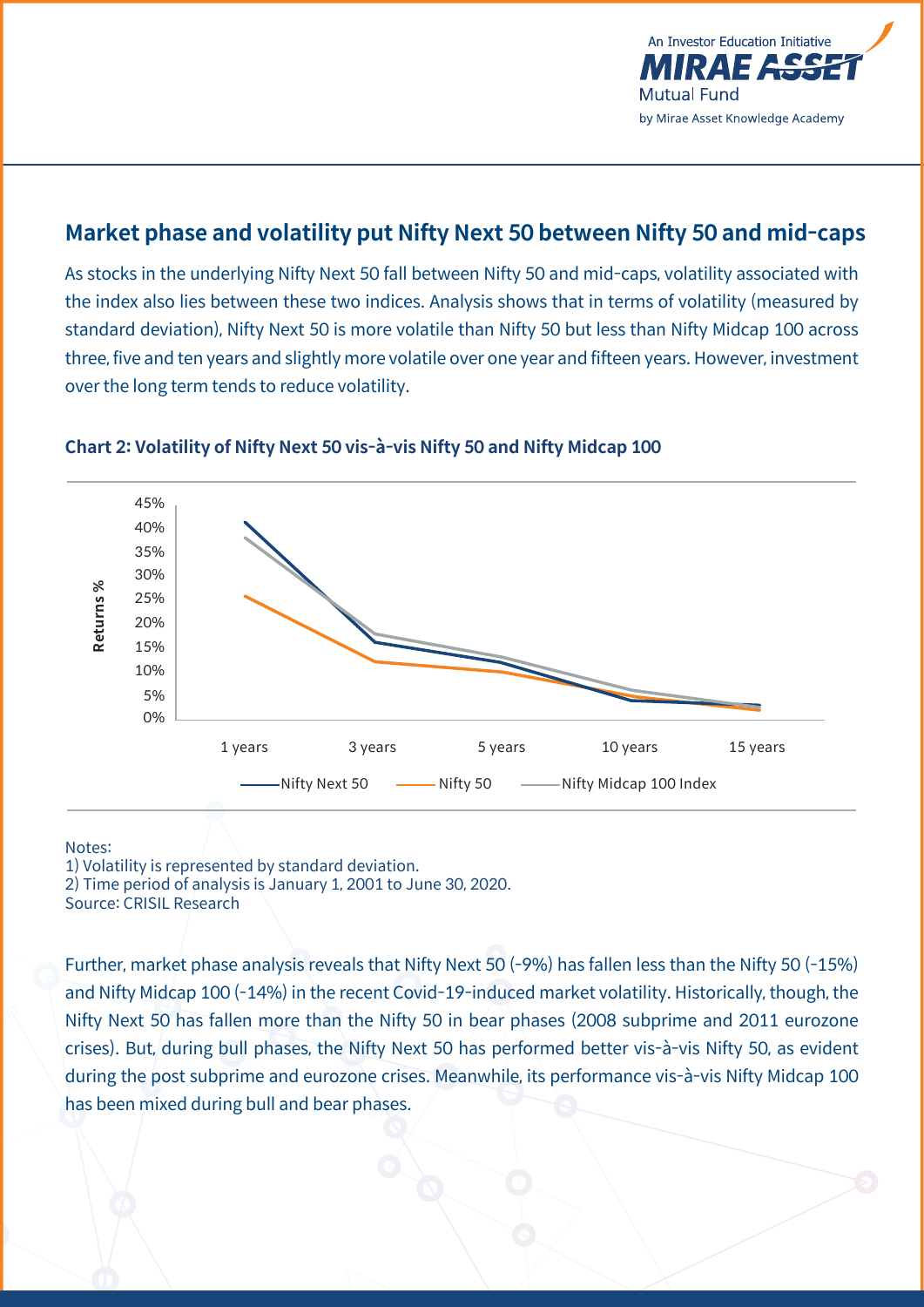

### **Table 1: Market phase analysis**

| <b>Period</b>                                                     | <b>Nifty Next</b><br>50 | Nifty 50 | <b>Nifty Midcap</b><br>100 Index |
|-------------------------------------------------------------------|-------------------------|----------|----------------------------------|
| Subprime crisis (Jan 2008-Mar 2009)                               | $-57.60$                | $-43.42$ | $-55.67$                         |
| Sharp bounce-back post subprime crisis (April 2009-December 2010) | 79.60                   | 48.77    | 71.87                            |
| European crisis (January 2011-June 2013)                          | $-2.29$                 | $-1.94$  | $-7.25$                          |
| Post European crisis (July 2013-February 2015)                    | 35.48                   | 28.07    | 39.83                            |
| Chinese slowdown (March 2015-February 2016)                       | $-13.35$                | $-21.03$ | $-12.19$                         |
| Global liquidity and domestic reforms (March 2016-December 2017)  | 35.87                   | 22.88    | 37.14                            |
| Mixed domestic and global scenario (January 2018-December 2019)   | $-4.29$                 | 8.00     | $-10.00$                         |
| Covid-19 pandemic (January 2020 till June 30, 2020)               | $-9.01$                 | $-15.44$ | $-14.23$                         |

Note: Returns above one year are annualised, otherwise absolute. Source: CRISIL Research

Past performance may or may not be sustained in future.

# **Dip in alpha makes investing through ETFs a better option**

**Having built a case for Nifty Next 50 as an attractive investment option, let's see how a dip in alpha from actively managed funds over benchmarks makes a case for investing in the index through ETFs.** 

**For analysis of the alpha spread, CRISIL analysed the alpha spread by taking the five-year daily rolling returns of large cap funds versus Nifty 50. The alpha declined sharply since December 2019 and touched a low of -1.49 on June 3, 2020. The fall in alpha makes investing through ETFs in the index a better option for investors.**

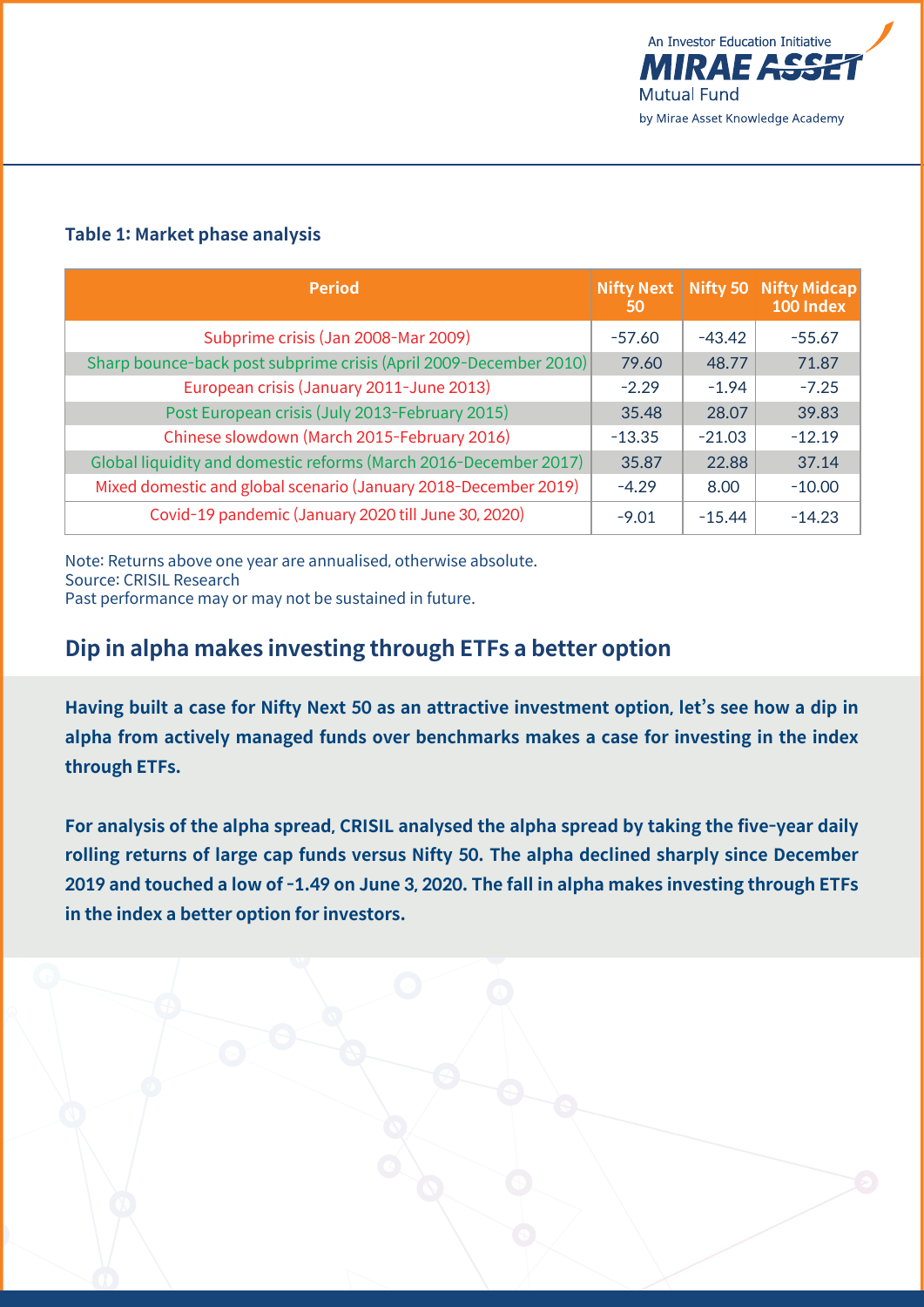



### **Dip in alpha returns of actively managed funds versus benchmark**

#### Notes:

Alpha is the difference between the daily five-year annualised rolling returns of a weighted large cap fund performance index based on CRISIL-ranked large cap funds and Nifty 50 TRI as on June 30, 2020. Source: CRISIL Research

Past performance may or may not be sustained in future.

#### **Passive versus active**

Passive investing assumes that alpha generation is extremely difficult under the premise that all securities in the market are priced correctly. Therefore, the passive strategy abandons the attempt to outperform the market benchmarks (generate alpha) and instead tracks a market index/portfolio of stocks. As a result, the investor is exposed only to the broad market risk. When equities fare poorly, the fund's losses are restricted to roughly the designated benchmark. On the flipside, when sentiment for stocks is buoyant, the upside appreciation of the fund is capped to as much as the benchmark's gains.

In contrast, the active approach focuses on trying to beat the market, assuming that asset mispricing exists. This is achieved by the fund manager tactically managing exposure of the scheme's constituents at the sector and stock level, thereby positioning the portfolio for optimal returns in response to changing micro and macro developments. It is not uncommon for an active fund's returns to rise significantly above its benchmark, signifying that the right calls were made with respect to stock selection. Misjudgement in this regard, however, as has been seen historically, results in adverse consequences.

The passive investing philosophy looks to keep the stock selection risk in check.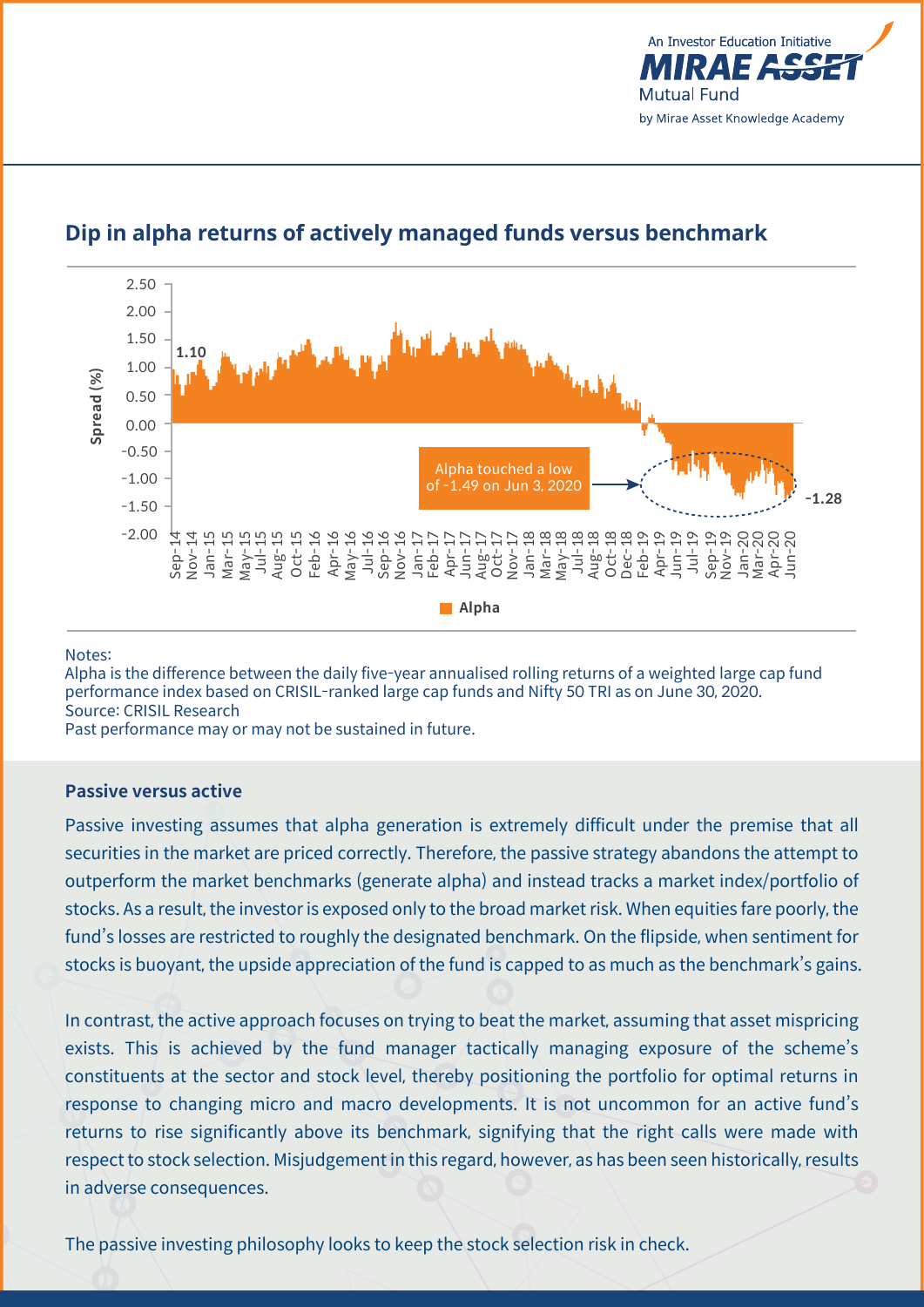

# **The benefits of investing in ETFs**



# **Why consider Nifty Next 50 at this juncture?**

In the backdrop of recent volatility in equities and not forgetting the quintessial, unpredictable nature of the asset class, a more diversified, low-cost passive investment approach can supplement the existing active investment portfolios. Hence, instead of a conventional market index like Nifty 50, an investor can consider investing in Nifty Next 50 ETFs. However, before investing, it is important to examine risk appetite and returns expectations, conduct due diligence of the cost involved in terms of expense ratio, tracking error (a measure of how closely the index fund's returns match its benchmark's returns) and the fund house's track record.